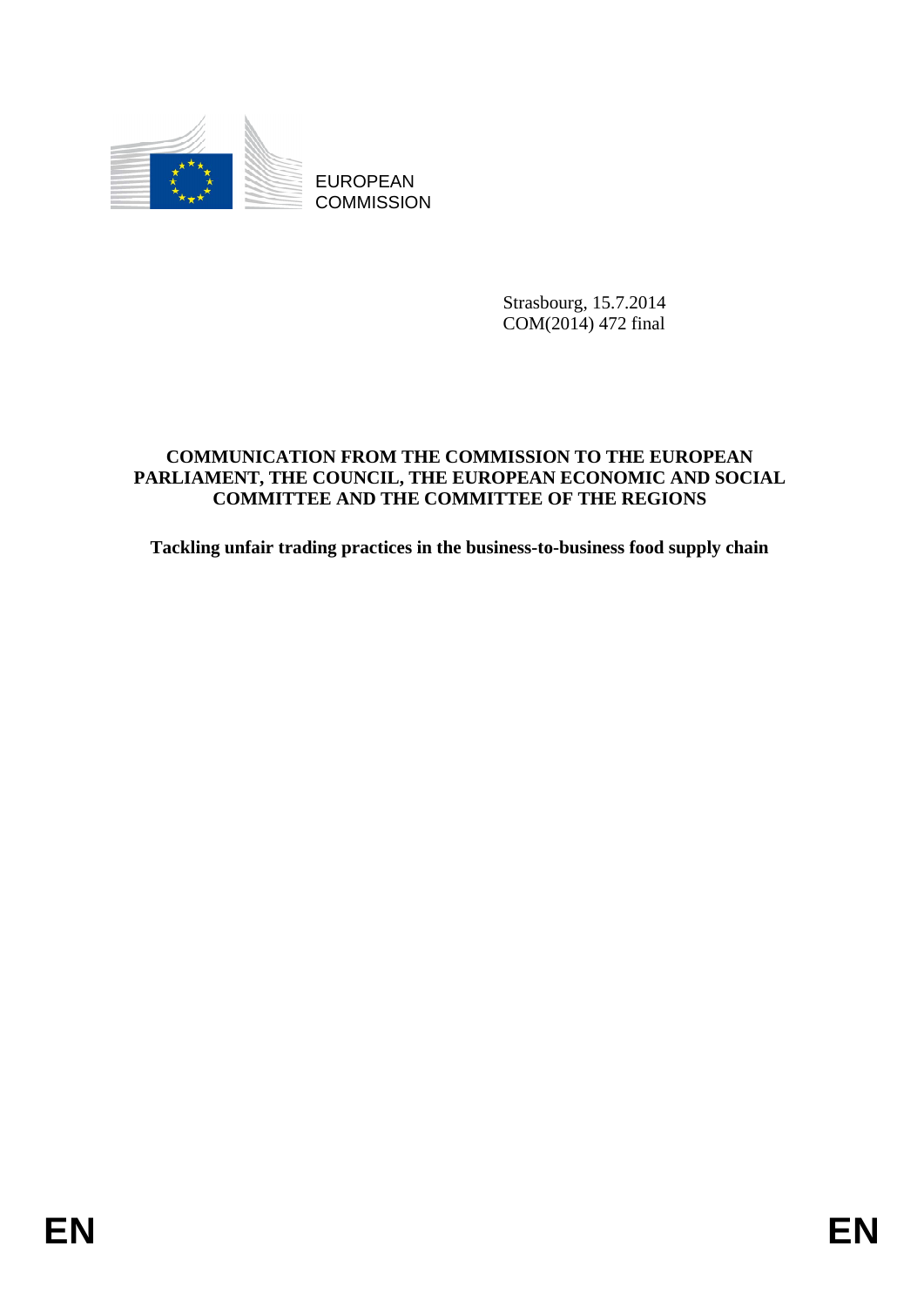# **Tackling unfair trading practices (UTPs) in the business-to-business food supply chain**

### **1. INTRODUCTION**

The food supply chain ensures the delivery of food and drink products to the general public for personal or household consumption. It affects all consumers in the EU on a daily basis and accounts for a significant part of the average household budget.<sup>1</sup> Before a product reaches the consumer, a number of market participants (producers, processors, retailers, etc.) add to its value and have an impact on the final price paid by the consumer. In this respect, the Single Market has brought major benefits to operators in the food supply chain. Suppliers and retailers, both large and small, now have more market opportunities and a bigger customer base. Cross-border trade between EU Member States now accounts for about 20 % of total food and beverage production in the EU and at least 70% of the total exports of agri / food products of EU Member States are destined to other EU Member States.<sup>2</sup> Therefore, a wellfunctioning and efficient food supply chain throughout the EU can significantly contribute to the Single Market.

However, over the past few decades, developments such as the increased concentration and vertical integration of market participants across the EU have led to structural changes in the food supply chain. These developments have contributed to a situation of significantly different levels of bargaining power and economic imbalances in individual trade relations between the actors in the chain. While differences in bargaining power are common and legitimate in commercial relationships, the abuse of such differences may sometimes lead to unfair trading practices  $(UTPs)^3$ .

UTPs can broadly be defined as practices that grossly deviate from good commercial conduct, are contrary to good faith and fair dealing and are unilaterally imposed by one trading partner on another.

This Communication does not foresee regulatory action at EU level and does not prescribe a single solution to address the issue of UTPs, but rather encourages stakeholders and Member States to tackle UTPs in an appropriate and proportionate manner, taking into account national circumstances and best practice. It encourages operators in the European food supply chain to participate in voluntary schemes aiming at promoting best practices and reducing UTPs. It also emphasises the importance of effective redress. The Commission is committed to continuing working in close cooperation with the Member States and relevant stakeholders; everyone involved will need to play their part to help eliminate UTPs.

 $\frac{1}{1}$ Expenditure on food accounts for around 14% of the average EU household budget (Eurostat HBS data)

<sup>2</sup> Report of the High Level Forum for a Better Functioning of the Food Supply Chain, December 2012 3 See Commission Communication COM(2009) 591: A better functioning food supply chain in Europe [http://ec.europa.eu/economy\\_f](http://ec.europa.eu/economy_finance/publications/publication16061_en.pdf)inance/publications/publication16061\_en.pdf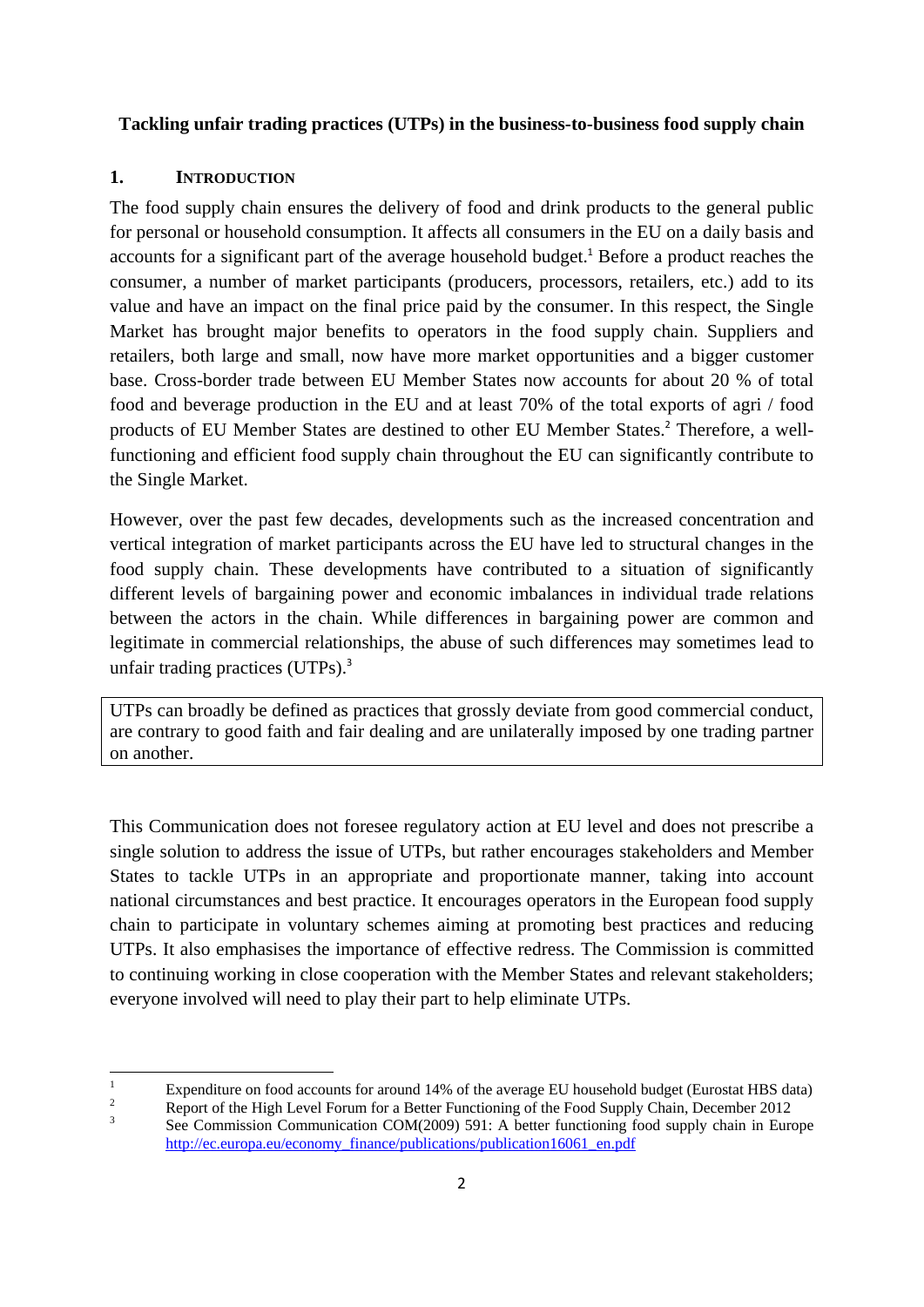### **2. BACKGROUND**

Although it is difficult to assess its full extent and frequency, the problem of UTPs has been acknowledged by all stakeholders in the food supply chain. A number of surveys show that UTPs occur relatively frequently, at least in some parts of the supply chain. For example, in a EU-wide survey among suppliers in the food chain, 96% of the respondents said that they had already been subject to at least one form of  $UTPs<sup>4</sup>$ . Surveys have also been undertaken at national level. In a report by the Spanish Competition Authority on the relations between manufacturers and retailers in the food sector, 56% of responding suppliers said that retroactive changes to contract terms occurred frequently or occasionally<sup>5</sup>. A survey by the Italian Competition Authority shows that 57% of producers often or always accept retroactive unilateral changes, because they are afraid of commercial retaliation in case of refusal of the changes<sup>6</sup>.

UTPs may have harmful effects, especially on SMEs in the food supply chain.<sup>7</sup> They may affect the SME's capacity to survive in the market, undertake new financial investments in products and technology, and develop their cross-border activities in the Single Market. Whilst the overall effect of UTPs on the market is difficult to fully assess in quantitative terms, the negative direct effect on those parties affected by such practices is beyond doubt. In the abovementioned EU-wide survey, 83% of the respondents asserting that they were subject to UTPs said that UTPs increased their costs and 77% stated that UTPs reduced their revenues. Moreover, there could also be indirect effects along the supply chain in terms of SMEs, in particular, refraining from attempting a commercial relationship in the first place due to the risk of UTPs being imposed on them.

The new Common Agricultural Policy  $(CAP)^8$  and the new Common Fisheries Policy  $(CFP)^9$ strengthen the position of producers in the supply chain vis-à-vis downstream operators, notably by supporting the creation and development of producer organisations. The new single Common Market Organisation also includes elements which aim at reducing the bargaining power gap between farmers and other parties in the food supply chain in some selected sectors (milk, olive oil, beef and veal, arable crops). The new rules also provide Member States with the possibility to require compulsory written contracts in other agricultural sectors, subject to safeguards that ensure that such provisions do not impair the

 $\frac{1}{4}$  Survey on Unfair Commercial Practices in Europe, March 2011, organised by Dedicated on behalf of CIAA (European association of the food / drink industry) and AIM (European Brands Association)

Report on the relations between manufacturers and retailers in the food sector, Comisión Nacional de la Competencia, October 2011 6

Indagine conoscitiva sul settore della GDO – IC43, August 2013

<sup>7</sup> See also Commission Communication COM (2011) 78 final: Review of the Small Business Act in Europe, stating that '…SMEs often face unfair contractual terms and practices imposed by various players in the supply chain.' 8

Supporting measures for the creation and development of producer organisations exist under the new rural development programme, which can help producers face larger buyers.

The new Common Market Organisation for fisheries and aquaculture products (Regulation (EU) No 1379/2013) provides support to producers' organisation to improve the placing on the market of their products and their market position through production and marketing plans.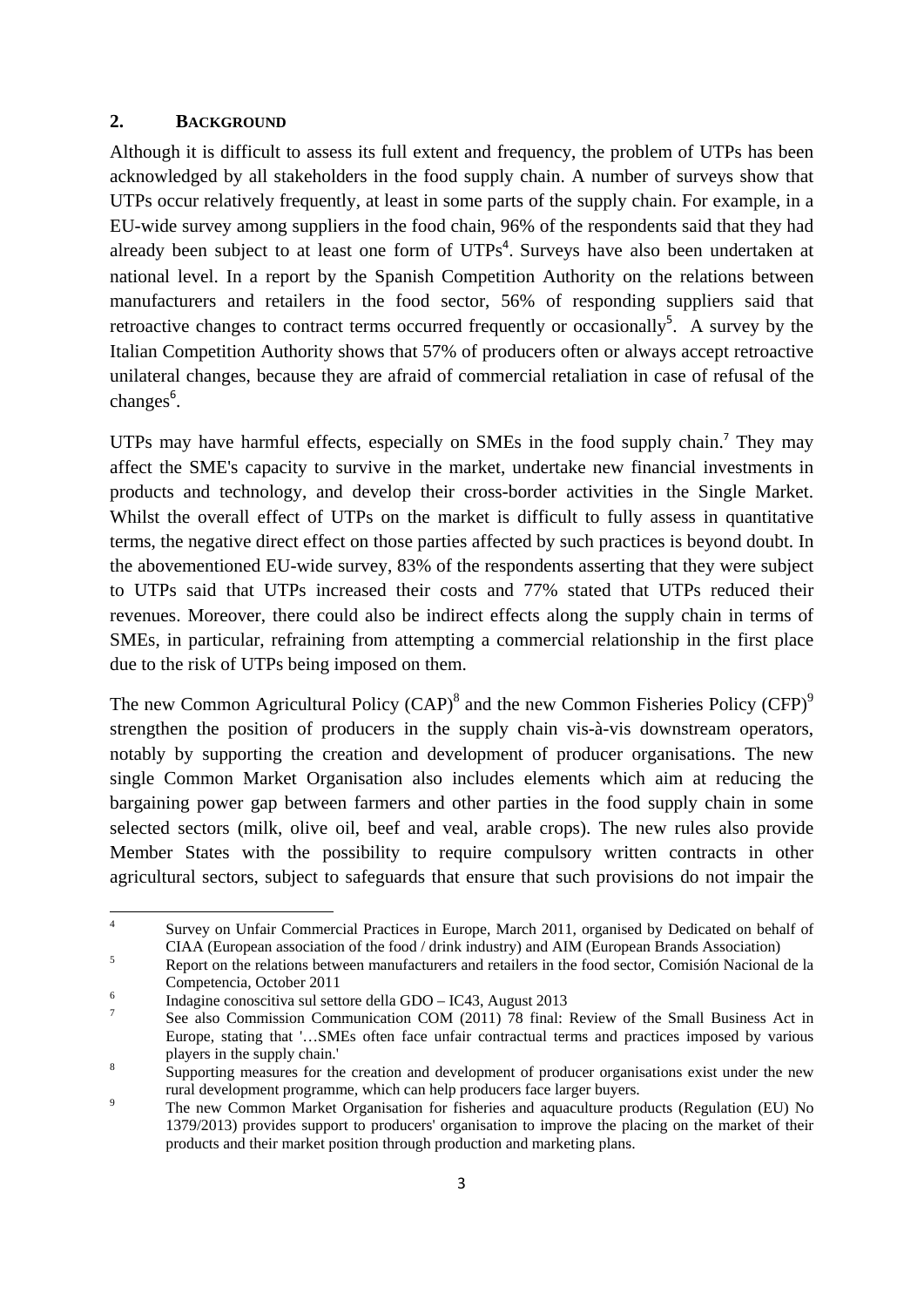proper functioning of the internal market. The CAP reform, notably through the new single Common Market Organisation, includes elements which aim at reducing the bargaining power gap between farmers and other parties in the food supply chain.

A number of Member States have addressed UTPs at national level using many different approaches, some regulatory, others based on self-regulatory platforms among market participants. Where regulations do exist, they differ in terms of the nature, level and legal form of protection provided against UTPs.

The existence and harmfulness of UTPs in the food supply chain has also been acknowledged by stakeholders in the High Level Forum for a Better Functioning Food Supply Chain, set up by the Commission in 2010.<sup>10</sup> Recognising the need to address the issue at European level, stakeholders set up a self-regulatory framework (the Supply Chain Initiative) which the Commission has welcomed and which after nine months has shown a good uptake among retail, wholesale and manufacturing companies and some SMEs. But certain stakeholders – namely farmers and the meat processing industry – have not have joined this framework at EU level. While farmers are represented in national platforms in a few Member States<sup>11</sup>, only four farming operations have registered so far in the framework at EU level. Moreover, the framework only binds those companies that decided to adhere to it.

The result is that, today, there remains a wide divergence in the way UTP issues in food supply chains are addressed in the EU.

The potential benefits of reducing UTPs could be substantial, especially for SMEs and microenterprises as these are more likely to be subject to UTPs and their effects than large companies are. It should also be noted that UTPs applied within the EU could have direct or indirect effects on producers and companies outside the EU, including in developing countries.

In this context, this Communication aims at contributing to fair and sustainable commercial relationships and a level playing field for market participants in the food supply chain through helping to reduce the harmful effects and possible cross-border obstacles caused by UTPs, especially for SMEs.

# **3. PROBLEMS CAUSED BY UTPS**

The possible repercussions of UTPs at EU level have not only raised concerns in the European Commission but also in the European Parliament. In January 2012, the Parliament adopted a resolution<sup>12</sup> which highlighted the European dimension of the imbalances in the food supply chain which can lead to unfair practices. This resolution identified a list of

 $10<sup>10</sup>$ 10 Commission Decision of 30 July 2010 establishing the High Level Forum for a Better Functioning Food

Supply Chain (2010/C 210/03)<br>Belgium, Germany, the Netherlands, and Finland<br><sup>12</sup>

<sup>12</sup> European Parliament Resolution on imbalances in the food supply chain of 19.01.2012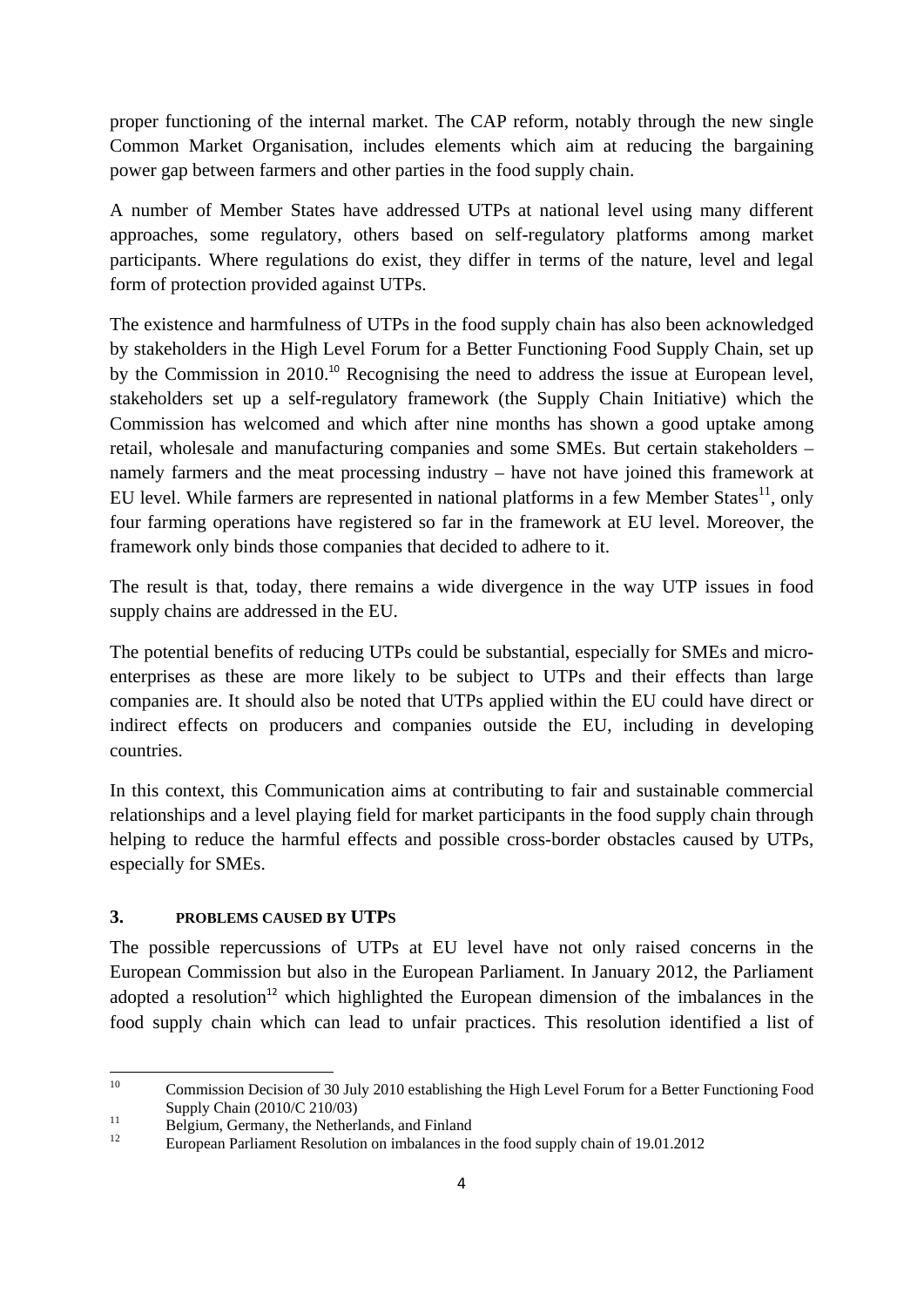specific UTPs and called for them to be subject to specific regulation, supervision and sanctions.

In order to better understand the issue, the Commission published a Green Paper on UTPs in January 2013 to gather stakeholder views on the occurrence of UTPs in the food and non-food supply chain<sup>13</sup>, and to identify possible ways to address them. The results of the ensuing public consultation provided the following important insights.

- 1. While UTPs can, in principle, be present in any sector, stakeholder feedback to the Green Paper suggests that they are particularly problematic in the food supply chain.
- 2. The main categories of UTPs identified in the Green Paper and confirmed by a number of stakeholders can be described as follows:

- a trading partner's retroactive misuse of unspecified, ambiguous or incomplete contract terms

- a trading partner's excessive and unpredictable transfer of costs or risks to its counterparty

- a trading partner's use of confidential information
- the unfair termination or disruption of a commercial relationship.
- 3. Territorial supply constraints were also identified as a problematic practice. These constraints are sometimes imposed by multi-national suppliers on retailers and impede them from sourcing identical goods across borders or from a central location. However, territorial constraints are of a different nature than the UTPs categorised above and the Commission will therefore assess them separately.
- 4. The direct effects of the abovementioned UTPs, in particular when they are applied in an unpredictable way, can result in undue costs or lower-than-expected revenues for the trading partner in the weaker bargaining position. Unpredictable changes of contract terms may also lead to overproduction and result in unnecessary food waste. Being subject to UTPs, or even the prospect of being exposed to UTPs in the future, may impact the weaker trading partner's ability or willingness to fund investments. The Commission is also currently undertaking a study on choice and innovation in the retail sector. This should clarify the evolution and drivers for choice and innovation at overall market level. Moreover, the diverse regulatory environment that addresses UTPs at national level implies that SMEs — with their limited legal resources — are confronted with a complex situation regarding UTPs and the possible remedies. The resulting uncertainties may dissuade some companies, in particular SMEs, from entering new geographic markets or even from cross-border trade. This was illustrated by an EU-wide survey among farmers and primary producers in the agri-food market. 46% of the respondents to the survey

 $13$ Green Paper on unfair trading practices in the business-to-business food and non-food supply chain in Europe COM(2013) 37 , 31 January 2013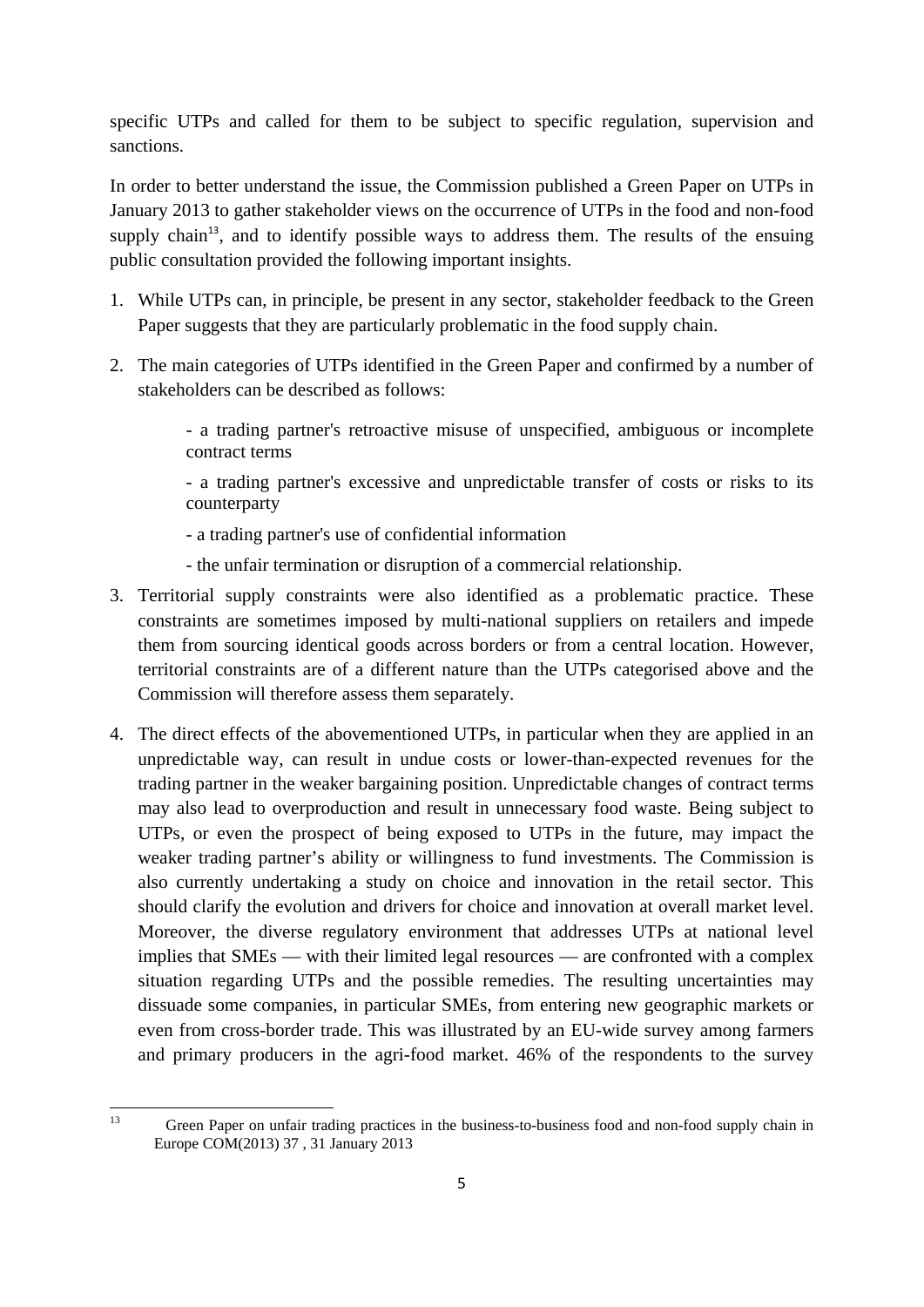found that UTPs have a negative effect on access to new markets or cross border  $\arct{arct}$  activities<sup>14</sup>.

# **4. THE DIVERSE LANDSCAPE OF MEASURES AGAINST UTPS IN THE EU**

### **4.1. Fragmentation in addressing UTPs**

To some extent, the current regulatory framework at EU level contains some rules aimed at addressing unfair practices in or beyond the food supply chain. Existing instruments, such as the above-mentioned reform of the CAP, competition law, the framework on marketing practices<sup>15</sup>, unfair contract terms in consumer contracts<sup>16</sup>, the proposed Directive on trade secrets<sup>17</sup> and other cross-sectorial legislation can be useful in addressing UTPs in certain situations but do not, in most cases, apply to the specific UTPs mentioned above. The proposal for a Regulation on a Common European Sales  $Law<sup>18</sup>$  prohibits certain unfair terms in business-to-business contracts which may provide useful clarity in sustainable long term relationships. However, the application of this law, once agreed by the co-legislators, would depend on a bilateral agreement between the trading parties concerned.

There is a lot of divergence in how UTPs are addressed at national level. Some Member States have adopted regulatory measures but a number of them have opted for self-regulatory approaches or have not taken specific action against UTPs in supply chains, relying instead on general principles. The Member States that have sought to tackle UTPs specifically in their regulation have either put in place specific business-to-business rules, have complemented their national competition law or extended the application of the Unfair Commercial Practices Directive<sup>19</sup> to B2B relations. Some Member States that had initially addressed UTPs through voluntary approaches, have subsequently decided to address these practices through legislation.

This diversity of approaches implies that the extent and type of protection granted against UTPs, as well as potential enforcement mechanisms in place would depend on where the company with strong bargaining power and applying UTPs is situated. This could be problematic in a situation where multi-country procurement is increasing. Moreover, responses by public authorities to the Green Paper consultation reported isolated cases of 'forum shopping', i.e. a practice whereby the stronger contractual party unilaterally

 $14$ 14 Impact of Unfair Trading Practices in the European agri-food sector, April 2013, organised by D[edicated](http://eur-lex.europa.eu/LexUriServ/LexUriServ.do?uri=CELEX:32006L0114:EN:NOT) on behalf of COPA COGECA (European association of farmers and agri-cooperatives)<br>Di[rective](http://eur-lex.europa.eu/LexUriServ/LexUriServ.do?uri=CELEX:32006L0114:EN:NOT) 2006/114/EC of the European Parliament and of the Council of 12 December 2006

concerning misleading and comparative advertising<br>
<sup>16</sup><br>
Directive 93/13/EEC of 5 April 1993 on unfair terms in consumer contracts<br>
Proposal for a Directive of the European Parliament and the Council on the protection of u

know-how and business information (trade secrets) against their unlawful acquisition, use and

disclosure of 28 November 2013 COM(2013) 813 final<br>
<sup>18</sup> Proposal for a Regulation of the European Parliament and the Council on a Common European Sales Law of 11 October 2011 COM (2011) 635 final

<sup>&</sup>lt;sup>19</sup> Directive 2005/29/EC of the European Parliament and of the Council of 11 May 2005 concerning unfair business-to-consumer commercial practices in the internal market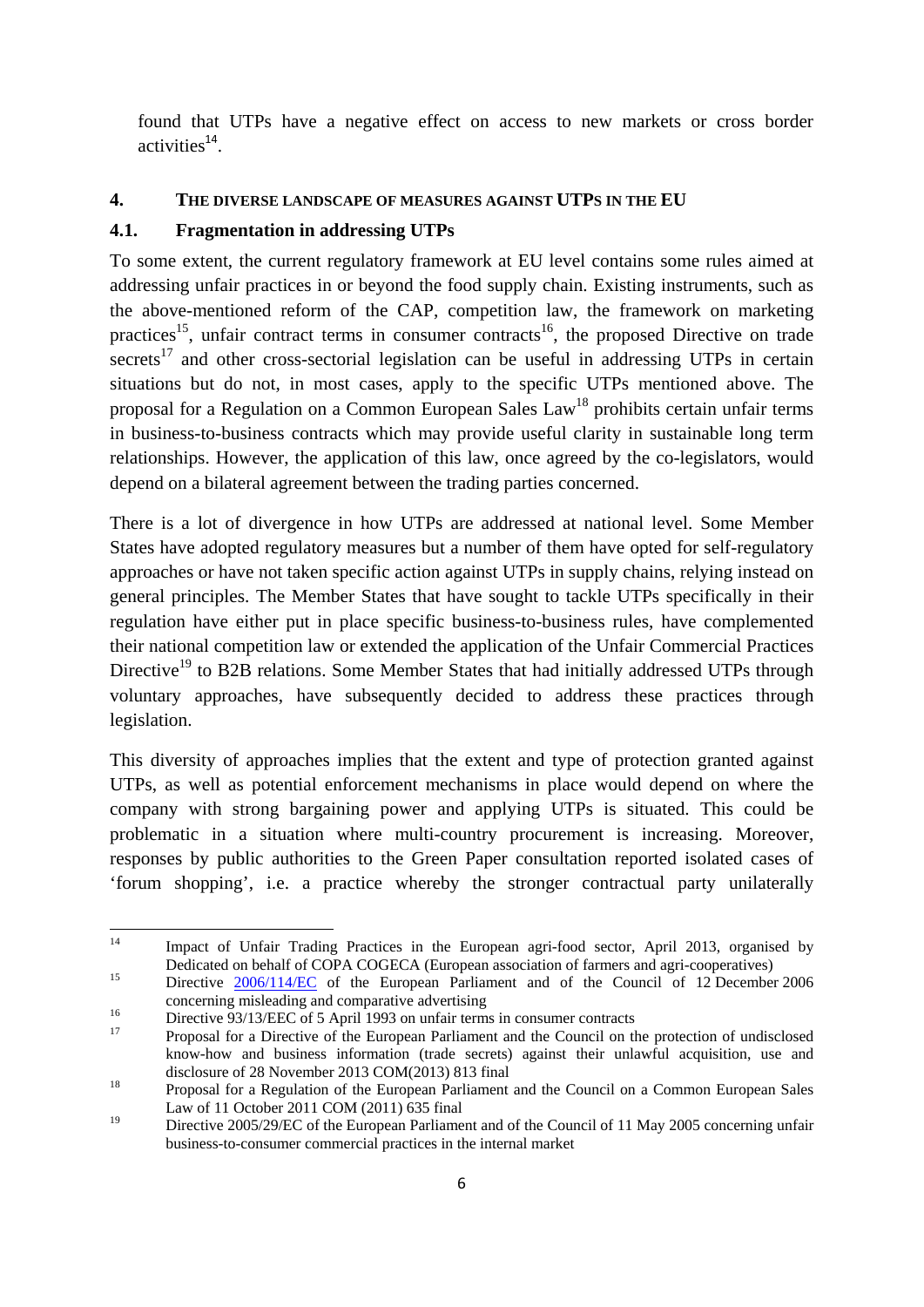determines in which Member State, and hence under which regulatory framework, the contract is applied in order to avoid the national frameworks with stricter measures against UTPs. This issue was explicitly raised by 5 Member States in the public consultation and during discussions in various stakeholder fora organised by the Commission.

# **4.2. Enforcement**

Any party exposed to UTPs may in principle seek redress via litigation in court under provisions of general civil law against abusive contract clauses. However, some stakeholders especially SMEs have highlighted that litigation through courts is, in practice, often not an effective way of addressing UTPs. Firstly, litigation is generally costly and time consuming. Secondly, and perhaps more importantly, the weaker party in a commercial relationship in the food supply chain (in most cases an SME) often fears that initiating litigation may lead the stronger party to terminate the commercial relationship (the 'fear factor'). This can discourage parties that are subject to UTPs from taking legal action, which in turn can limit the deterrence factor for the trading party applying UTPs.

Against this background, some Member States have put in place other redress mechanisms to tackle UTPs in vertical supply chains. A number of Member States have designated an enforcement authority which is independent from the market players concerned, and some other Member States are currently discussing possible reforms in this direction.

In some cases, the national competition authority has been designated for the enforcement of rules against abusive behaviour towards economically dependent undertakings and/or abuse of a superior bargaining position. However, there are also examples of Member States having designated other existing authorities (e.g. authorities responsible for food-related issues or consumer protection) or having established new administrative authorities to enforce rules against UTPs. Several of these authorities have the power to conduct investigations and they typically accept confidential complaints.

In some other Member States a voluntary dispute resolution mechanism has been established by stakeholders to try to settle disputes out of court. In other cases, a 'mixed approach', consisting of voluntary schemes complemented with public enforcement, was retained.

Farmers and SME suppliers emphasise that the existence of an administrative authority with the power to launch investigations and to accept confidential complaints on alleged UTPs would be crucial to tackling the issue of the fear factor described above. Most of these stakeholders call for the establishment of an independent enforcement body at national level, because effective enforcement would be a key factor in reducing the occurrence of UTPs.

Other stakeholders considered that voluntary frameworks and self-regulatory solutions should be looked at first. In case such models should turn out not to effectively address UTPs, an independent authority could be envisaged.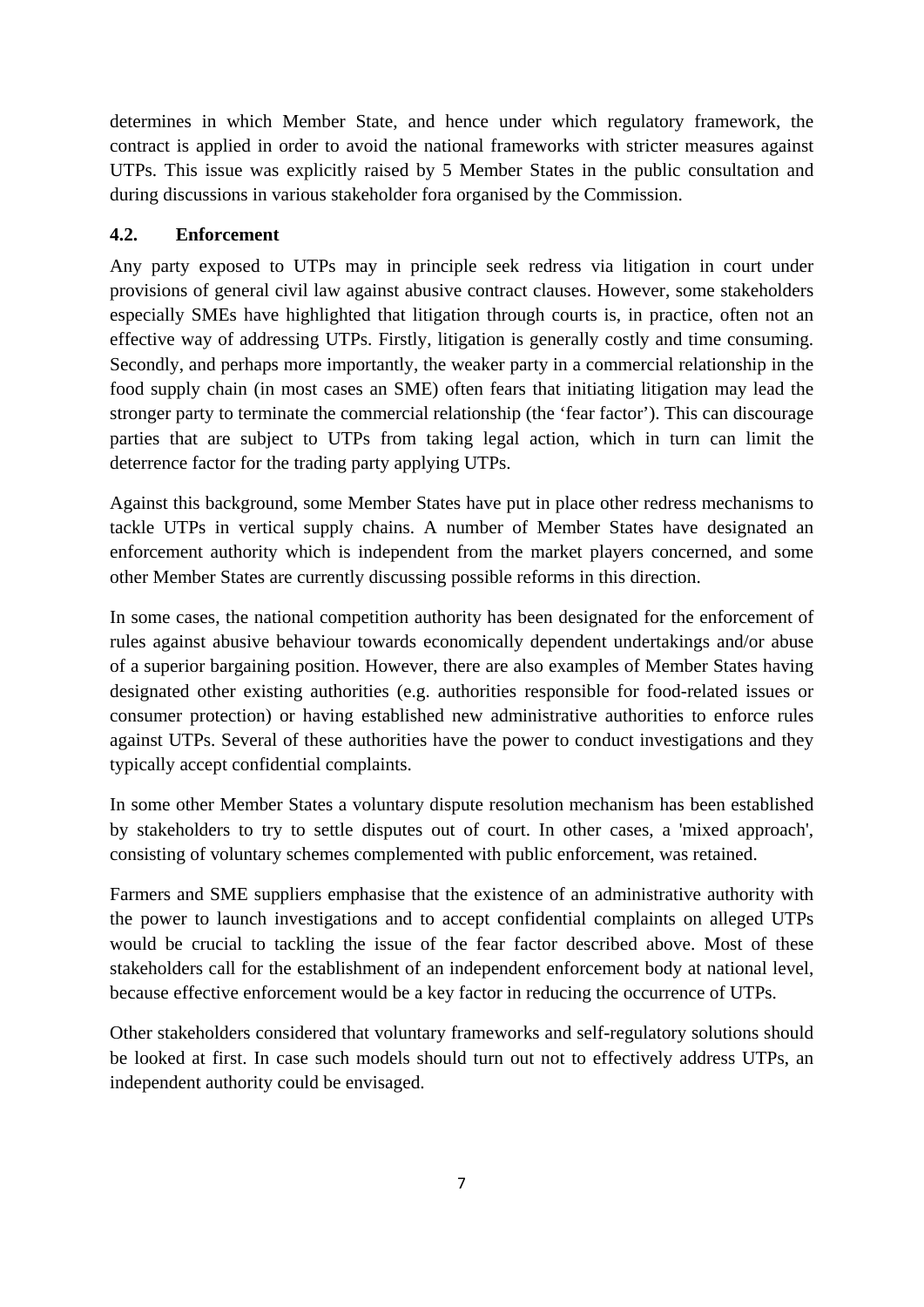### **4.3. The Supply Chain Initiative**

The Supply Chain Initiative was developed in the context of the Commission's High Level Forum for a Better Functioning Food Supply Chain which is composed of national authorities and key stakeholder representatives at EU level from the supply and retail sides of the food sector. In November 2011, all market representatives involved in the Forum's working party on UTPs jointly agreed on a set of principles of good practice in vertical relationships in the food supply chain<sup>20</sup>. These principles include: predictability of changes in contract terms; responsibility for own entrepreneurial risk; and justifiability of requests and charges.

In a second step, a voluntary framework for implementing the principles of good practice (the Supply Chain Initiative) was launched in September  $2013^{21}$ . Individual companies may join the Supply Chain Initiative once they have assessed their compliance with the principles of good practice. Individual disputes can, according to the framework and subject to certain conditions, be addressed by dispute resolution mechanisms, mediation and arbitration. To prevent UTPs, the implementation framework focuses on organisational requirements at company level, including training of staff and the ability to participate in the dispute resolution mechanisms defined in the framework. Breaches of these organisational requirements can lead to the concerned company being excluded from the initiative. The framework commits its members to provide assurance that the weaker parties using the dispute resolution mechanisms are not subject to commercial retaliation.

The initiative is managed by a governance group which is composed of different stakeholder associations representing operators in the food supply chain. To date, nine months after the launch, 98 retail, wholesale and manufacturing groups and companies have registered, representing 736 operating companies across all EU Member States. The number of SMEs registering is increasing. However, not all relevant stakeholder associations have signed up to the framework. Notably, representatives of primary producers (i.e. farmers) and the meat processing industry have refrained from participating in the scheme's governance group at EU level. Although they agree with the principles, these stakeholders are concerned about the lack of independent and effective enforcement within the Supply Chain Initiative. Some of them do however participate at national level.

The concerned stakeholders do not consider that the Supply Chain Initiative sufficiently addresses the aforementioned fear factor for economically dependent trading parties, notably because a company exposed to UTPs has no possibility to submit confidential complaints. The voluntary initiative provides for confidentiality only in the case of aggregated disputes through the possibility for stakeholder associations to require an interpretation of the principles from the governance group, and access to dispute resolution mechanisms requires the agreement of both contractual parties. Nor does the initiative provide for investigations or sanctions if a company breaches the principles of good practices.

 $20$  $^{20}_{21}$  http://www.supplychaininitiative.eu

Id.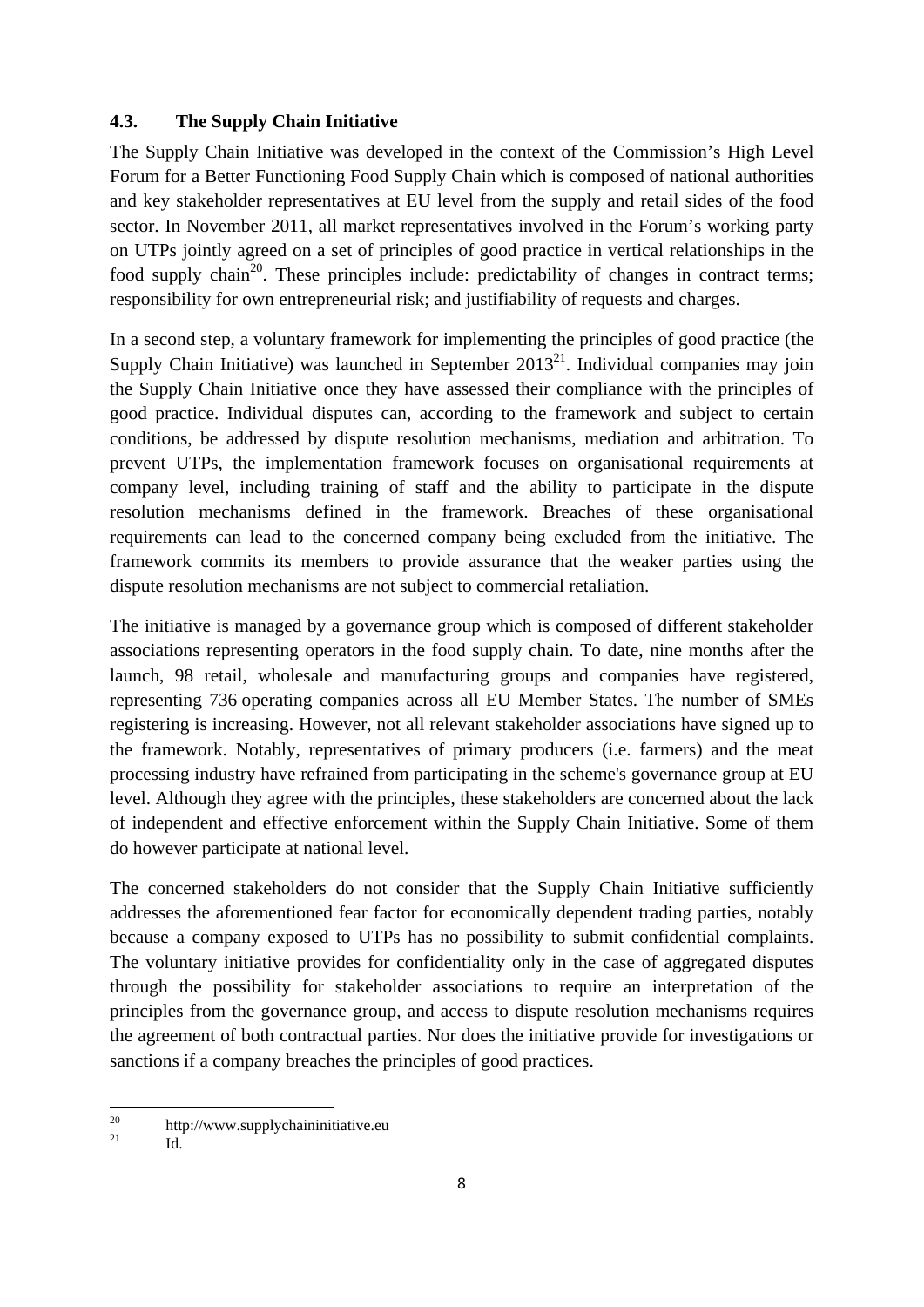It should be recognised that there are limits to how far a self-regulatory initiative can go in providing for a dispute resolution mechanism. Hence, supplementing the Supply Chain Initiative with independent enforcement measures, in those Member States where such measures currently do not exist, would increase the effectiveness of the initiative and would appear to remove the main reason for which certain stakeholder groups have not joined the framework of the Supply Chain Initiative.

In this context it should be noted that the European Parliament's own-initiative report on retail related matters adopted in December 2013 supported the principles and framework of the Supply Chain Initiative, but at the same time invited the Commission to examine the need and feasibility of independent enforcement to address the aforementioned fear factor of small players in the supply chain. $^{22}$ 

# **5. AN EFFECTIVE STRATEGY AGAINST UTPS**

# **5.1. Comprehensive market take-up of the Supply Chain Initiative**

Voluntary codes of conduct are an important cornerstone in creating an environment where undertakings deal with each other in a fair and sustainable way. They can efficiently help to set up the right mind-sets, negotiation approaches and resolution mechanisms in organisations, thereby reducing or ideally eliminating unfair trading practices. Moreover, voluntary codes can provide for dispute resolution procedures between two parties in a vertical relationship, which can often help avoid lengthy and cumbersome legal action. The Supply Chain Initiative therefore constitutes a very important step in addressing UTPs. Setting up national platforms under the Supply Chain Initiative can further strengthen its positive effects.

### **Suggested way forward:**

- (1) The Commission encourages all undertakings and relevant organisations in the food supply chain to sign up to a voluntary initiative addressing UTPs, in particular the Supply Chain Initiative, in order to show their commitment, build trust in the food supply chain and achieve the critical mass and broad coverage such schemes require to be effective.
- (2) The Commission encourages undertakings in the food supply chain to actively promote the Supply Chain Initiative to their business partners and inform them of their rights and obligations. They should by default inform each of their trading partners once they have joined the Supply Chain Initiative and should encourage their trading partners to do the same.
- (3) The governance group of the Supply Chain Initiative should continue and enhance its efforts to build more awareness among SMEs and find efficient ways for them to join the initiative. SMEs are the key beneficiaries of such schemes, so it is crucial that their participation is maximised.

 $\overline{\mathcal{L}}$ 22 European Parliament resolution of 11 December 2013 on the European Retail Action Plan for the benefit of all actors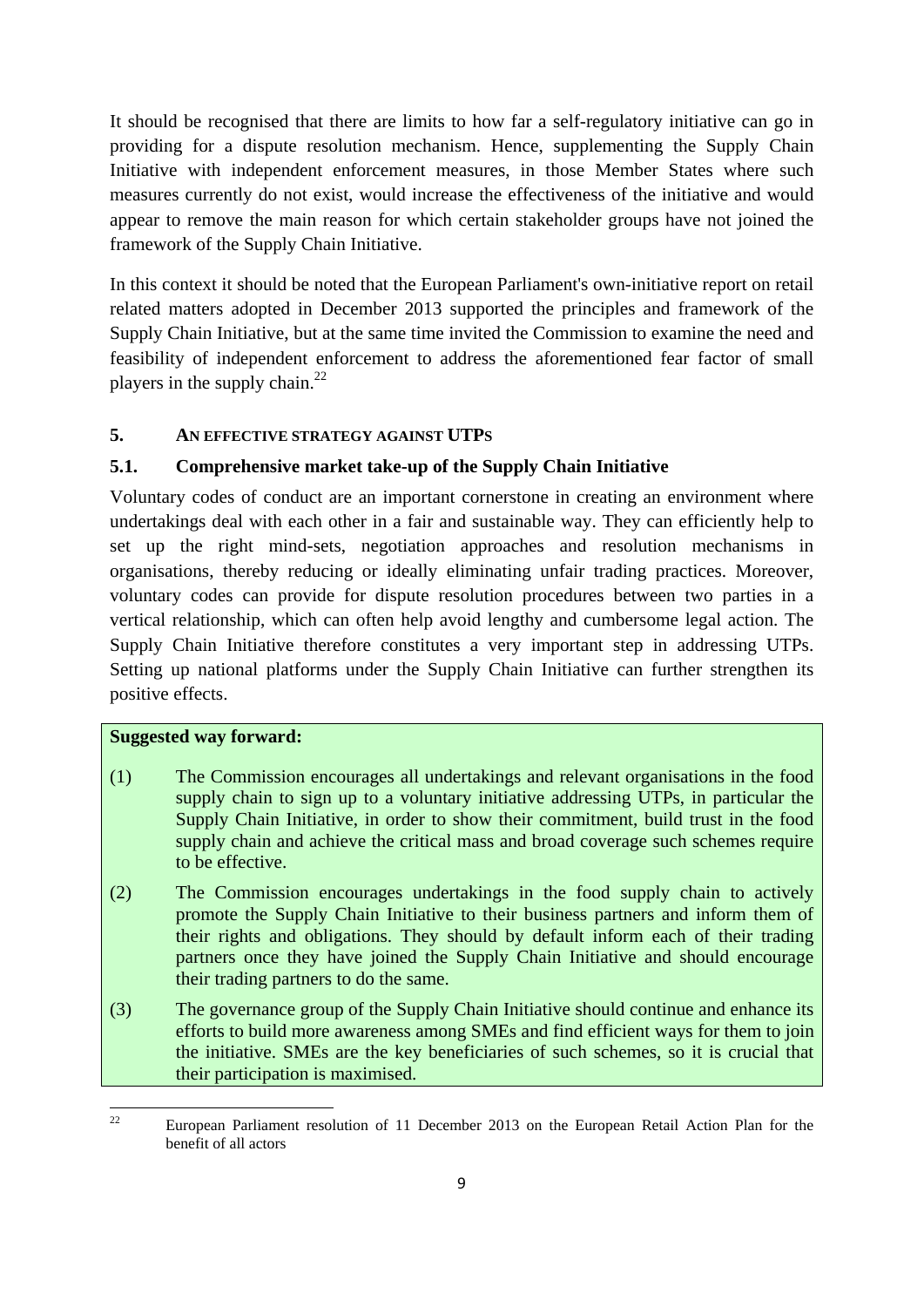- (4) The governance group of the Supply Chain Initiative should continue its efforts to drive and facilitate the creation of national platforms in each EU Member State.
- (5) The Commission will continue to facilitate the exchange of information and discussion between key stakeholder groups and to closely engage with the initiative's governance group to maximise its reach, in particular towards SMEs, and will continue to closely monitor the development of the initiative and encourage the Supply Chain Initiative to work on reinforcement of the dispute mechanism and sanctioning systems.

### **5.2. Principles of good practice**

Those Member States that have already tackled UTPs at national level have chosen different approaches to do so, including different definitions of unfair practices. Such national definitions range from very broad descriptions to detailed lists of prohibited practices. On the other hand, some Member States have not taken any specific action against UTPs at all. In order to address UTPs effectively throughout the EU, and particularly across borders, a common understanding for rules addressing UTPs would be beneficial.

The Supply Chain Initiative does not include a precise definition of UTPs, but provides a list of principles of good practices and examples of fair and unfair practices. These principles have been jointly agreed by all relevant EU stakeholder associations in the vertical food supply chain in the framework of the High Level Forum.

Therefore, they represent a useful basis for identifying the unfair practices that could be addressed in potential initiatives on UTPs. The identification of UTPs in turn allows the definition of principles to adress them. It is recalled that in applying such principles economic actors must also ensure that they comply with all applicable rules, including national and/or European competition law, as relevant.

The principles defined in the High Level Forum and endorsed by Supply Chain Initiative are as follows:

- (a) Written agreements: Agreements should be in writing, unless impracticable or where oral agreements are mutually acceptable and convenient. They should be clear and transparent, and cover as many relevant and foreseeable elements as possible, including rights and procedures of termination.
- (b) Predictability: Unilateral changes to contract terms shall not take place unless this possibility and its circumstances and conditions have been agreed in advance. The agreements should outline the process for each party to discuss with the other any changes necessary for the implementation of the agreement or due to unforeseeable circumstances, as provided in the agreement.
- (c) Compliance: Agreements must be complied with.
- (d) Information: Where information is exchanged, this shall be done in strict compliance with competition and other applicable laws, and the parties should take reasonable care to ensure that the information supplied is correct and not misleading.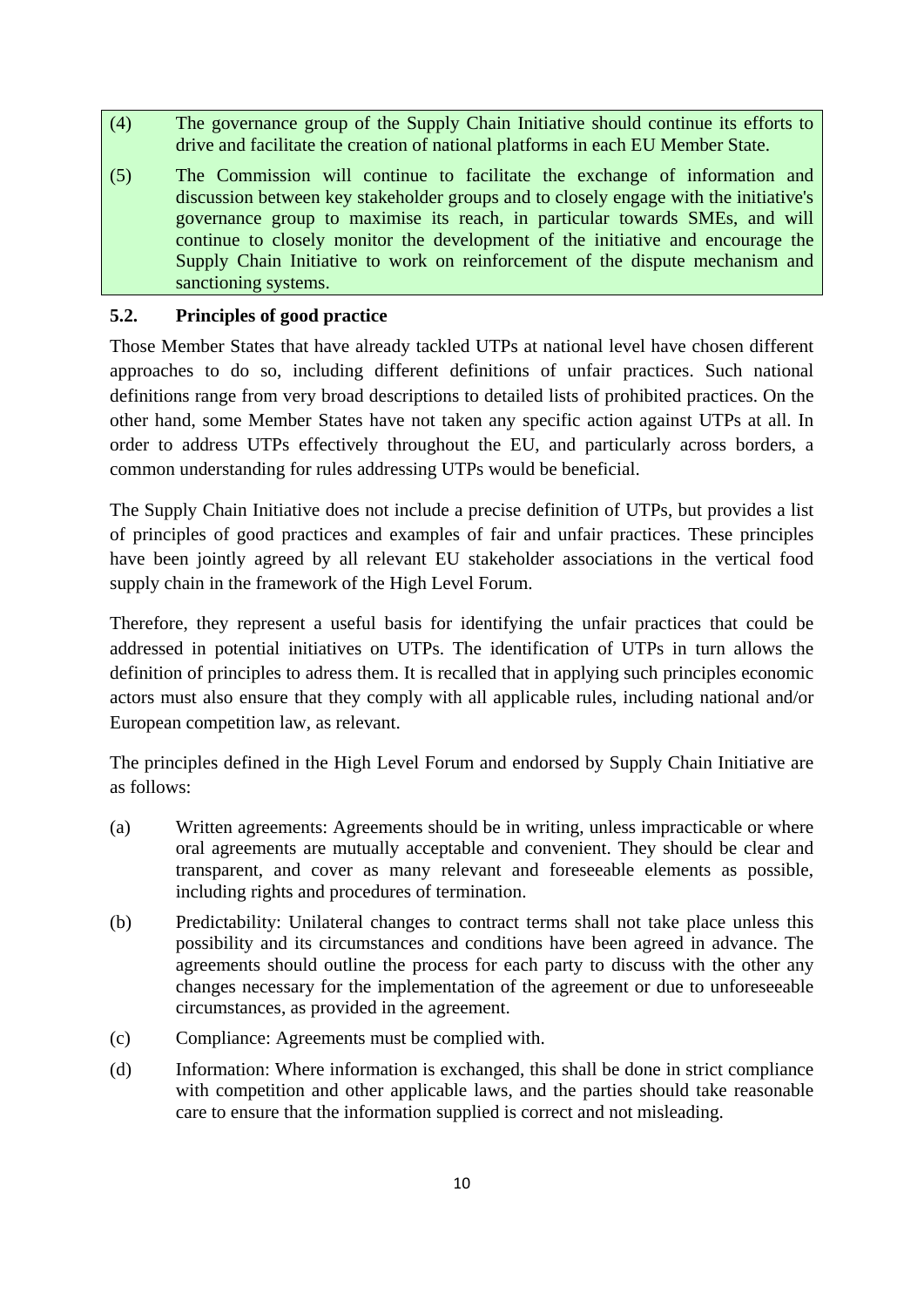- (e) Confidentiality: Confidentiality of information must be respected unless the information is already public or has been independently obtained by the receiving party lawfully and in good faith. Confidential information shall be used by the recipient party only for the purpose for which it was communicated.
- (f) Responsibility for Risk: All contracting parties in the supply chain should bear their own appropriate entrepreneurial risks.
- (g) Justifiable request: A contracting party shall not apply threats in order to obtain an unjustified advantage or to transfer an unjustified cost.

### **Suggested way forward:**

- (6) The Commission encourages Member States to examine whether their current national regulatory framework is appropriate to address UTPs, taking into account best practice in other Member States. Member States should also consider possible other effects of UTPs, such as increased food waste. For this purpose, Member States are invited to assess whether their frameworks could rely on a list of practices or a general provision that allows for addressing possible breaches of the aforementioned principles.
- (7) In addition, Member States should encourage undertakings on their territory to join voluntary codes of conducts, both at national and EU level.
- (8) The Commission will continue to support the exchange of best practices between Member States, e.g. by organising workshops with experts from national administrations.

#### **5.3. Ensuring effective enforcement at national level**

In order to ensure a credible deterrence factor against the use of UTPs, appropriate enforcement is needed.

If the weaker party in a commercial relationship is economically dependent on its stronger trading party, it may refrain from asking redress for a UTP through court litigation or voluntary resolution mechanisms. Situations of economic dependency may occur. For example, a study undertaken by the Spanish Competition Commission<sup>23</sup> shows that on the average almost 40% of the revenues of suppliers in the grocery supply chain was generated by only three retailers in 2010. In extreme cases, the situation of economic dependency means that the economic viability of a buying or selling party depends on individual commercial relationships. In cases where UTPs are not denounced due to the "fear factor" of losing the contractual relation, frameworks against UTPs can be significantly strengthened by the weaker party's possibility to have recourse to an independent authority or body with enforcement powers and the possibility to protect the confidentiality of the complainant.

 $2<sup>2</sup>$ 23 Report on the relations between manufacturers and retailers in the food sector, Comision Nacional de la Competencia, October 2011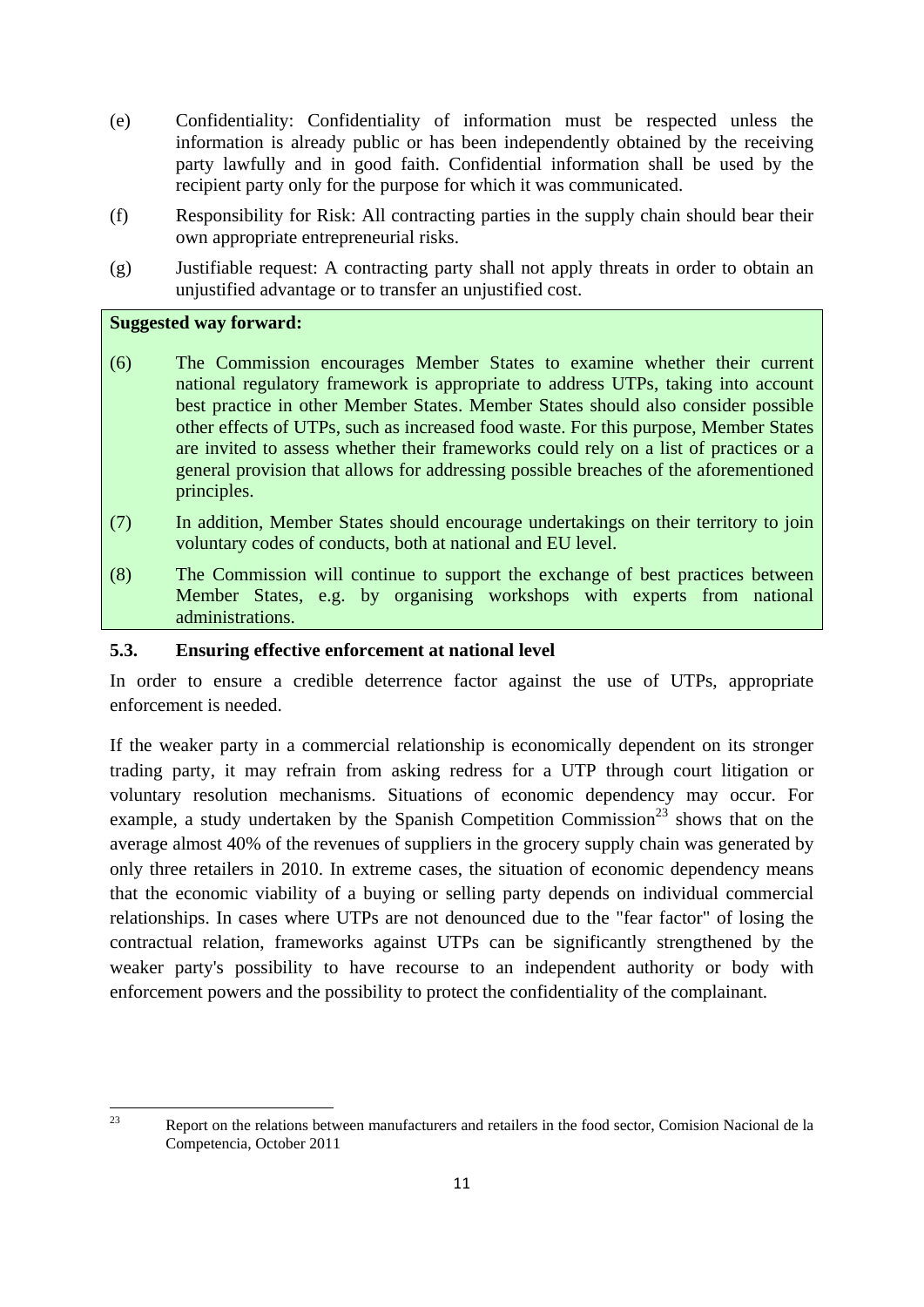#### **Suggested way forward:**

- (9) The Commission invites Member States to assess the effectiveness and credibility of their available mechanisms for the enforcement of rules against UTPs. Member States are invited to consider whether further procedural or organisational measures may be appropriate, drawing on best practice in other Member States. Particular attention should be given to the capacity to preserve the confidentiality of individual companies submitting complaints and the possibility to conduct investigations.
- (10) National enforcement mechanisms, which could include dedicated bodies, should be enabled to effectively cooperate at EU level in order to address UTPs applied across borders and avoid possible regulatory arbitrage.
- (11) The Commission will continue to support the coordination between Member States by facilitating the exchange of information between the national enforcement mechanisms.
- (12) In developing and applying enforcement measures, Member States should act proportionally, bearing in mind any impact for stakeholder and consumer welfare. In particular, they should apply the same enforcement criteria and practices to domestic and foreign market operators.

### **5.4. The potential benefits and costs of reducing UTPs**

The potential benefits of eliminating or at least reducing UTPs may be substantial. When attempting to identify such benefits and costs, it appears that effects can arise at different levels. In individual bilateral relationships, the potential benefits of addressing UTPs are rather obvious.

UTPs often have a direct negative financial impact on the companies to which they are applied. Moreover, unpredictable behaviour by trading parties abusing their superior bargaining position could lead to economic efficiency losses, for example lower investments or over/underproduction due to unpredictability and increased transaction costs linked to the risk of unilateral and unexpected changes of the commercial terms. Hence, there could be significant gains from making commercial relationships more sustainable in the food supply chain. Possibly, this could extend beyond the direct benefits and financial relief for companies previously subject to UTPs, i.e. in most cases SMEs. The mechanisms suggested in this Communication could also mitigate the impacts of UTPs on weaker parties in third countries, including in developing countries.

For the market as a whole, the assessment of the effects of UTPs and the overall welfare impacts of their possible reduction or elimination is more complex. As regards the potential impact on consumers, there is no evidence suggesting a negative impact on consumer prices<sup>24</sup> in those Member States where UTPs are regulated and where action against abuses at business-to-business level is taken by public bodies. Where UTPs could have negative effects

 $24$ 

<sup>24</sup> As regards general price developments, the European Food Prices Monitoring Tool is one useful instrument: http://ec.europa.eu/enterprise/sectors/food/competitiveness/prices\_monitoring\_en.htm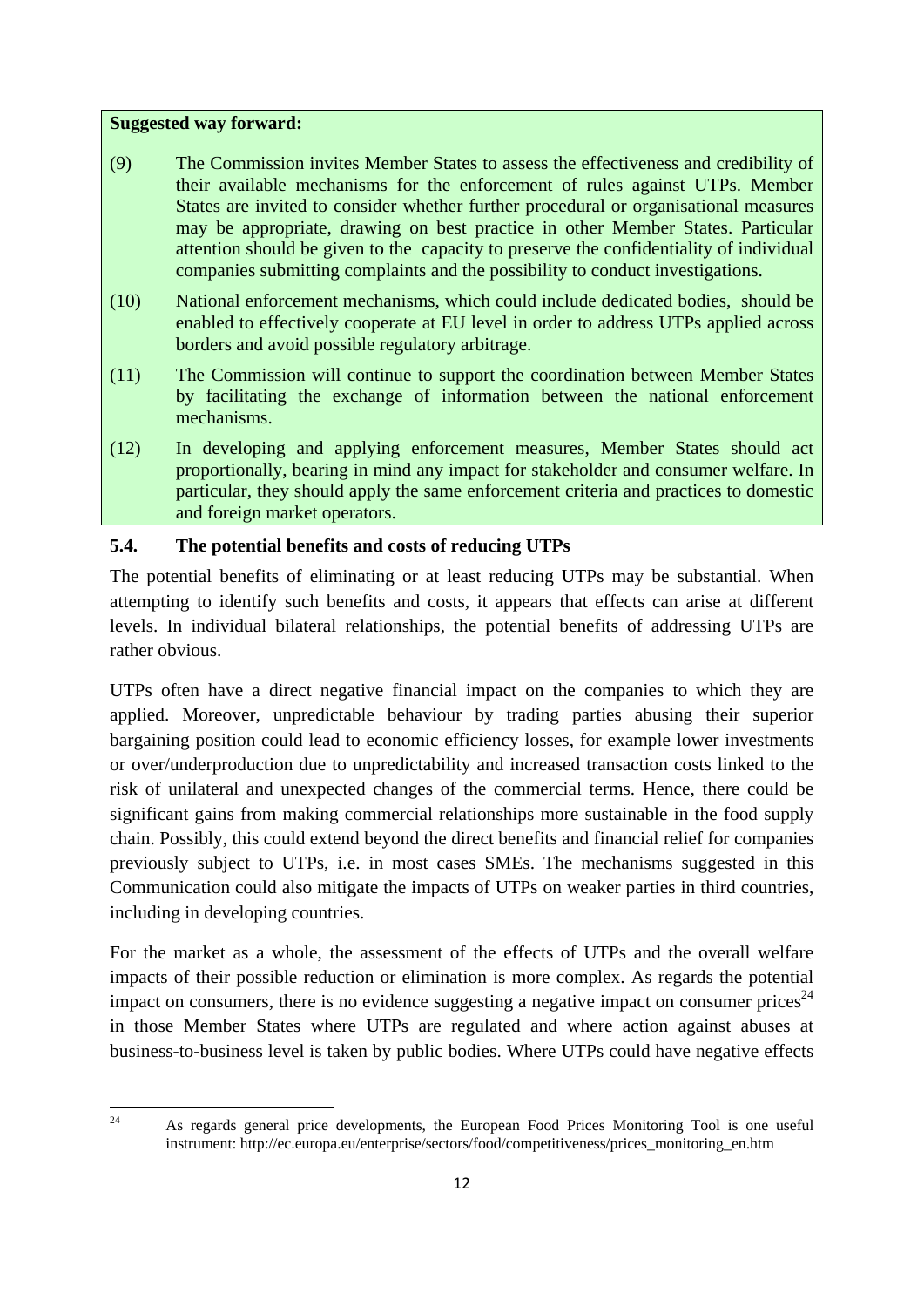on product choice, availability and quality, a reduction or an elimination of these practices can be expected to be beneficial for consumers.

In terms of cost impact, there would be no additional costs for businesses already adhering to or planning to adhere to the Supply Chain Initiative or similar national frameworks. The suggested approach would not imply any costs for Member States where the current framework meets the criteria described above. In those Member States that would choose to adjust their framework in line with the above, the enforcement costs would depend on whether an existing mechanism is used for these purposes or whether new procedural or organisational arrangements are put in place.

### **6. CONCLUSIONS**

Practices between market participants in the food supply chain are in most cases fair and sustainable for both parties. Nevertheless, stakeholders throughout the supply chain agree that UTPs do exist and especially SMEs make the case that they occur relatively frequently and have negative effects on their financial viability and capability to conduct business. The Green Paper consultation, accompanying studies and some of the most recent national initiatives suggest that a 'mixed approach', i.e. voluntary schemes complemented with credible and effective enforcement based on comparable principles, may be appropriate in addressing UTPs. In the presence of a credible deterrence factor, voluntary initiatives such as the Supply Chain Initiative could be the primary way of resolving conflicts between trading parties, while public enforcement or court litigation would only be resorted to if the more efficient and quicker alternative of a bilateral solution is not viable. Thus, the way forward suggested in this Communication would not only complement but also strengthen the Supply Chain Initiative by making it more attractive for those stakeholder groups that have so far refrained from joining, due to their concerns about a lack of effective enforcement.

In order to address the issues around UTPs, this Communication suggests a combination of voluntary and regulatory frameworks, identifying UTPs and principles to address them, taking into account different national circumstances and approaches. While some Member States have adopted specific legislation, others rely on general principles of law and/or on selfregulatory initiatives. In considering whether further measures are needed, in line with this Communication and taking into account best practice, Member States should act proportionally and take account of any impact on stakeholders and consumer welfare. At the level of the Commission, the proposed actions do not have any budgetary impact over and above of what is already foreseen for the years to come in the official programming.

The Commission will monitor and assess the progress made by evaluating (i) the actual impact of the Supply Chain Initiative and its national platforms<sup>25</sup> and (ii) the enforcement

 $25$ 

In this context, the Commission will consider prolonging the mandate of the High Level Forum for a Better Functioning of the Food Supply Chain to follow the implementation of the actions set out in this Communication through a transparent dialogue with private stakeholders and national authorities.